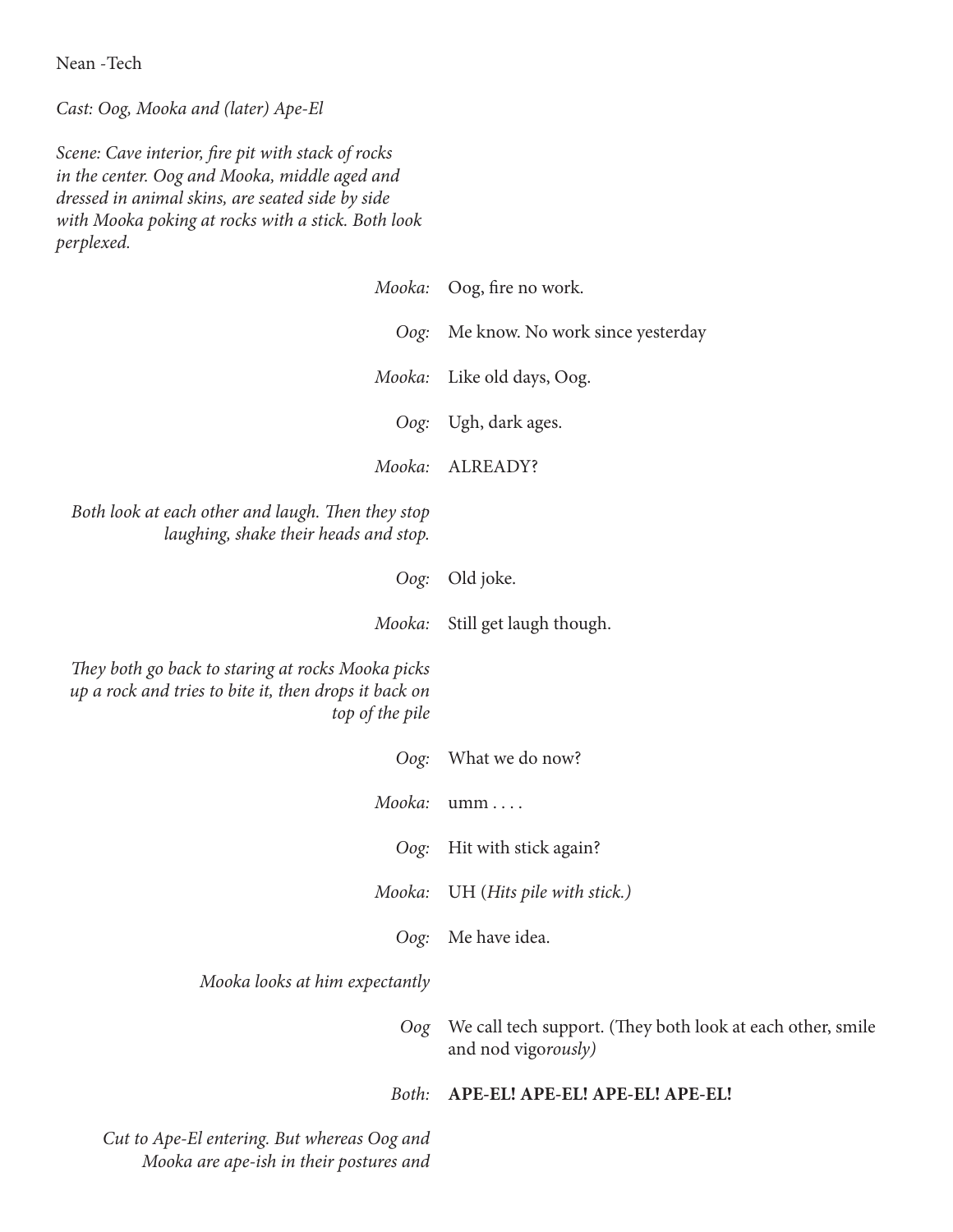| movements Ape-El is not. Ape-El speaks in an<br>educated British accent, and also wears a turtle<br>shell as a hardhat. His animal pelt is white and<br>open at the front. It has a pocket cut into the left<br>breast with a leaf folded over as a pocket protector<br>out of which several sticks protrude. He carries a<br>clay tablet in an officious manner like a clipboard. |                                                                                                              |
|------------------------------------------------------------------------------------------------------------------------------------------------------------------------------------------------------------------------------------------------------------------------------------------------------------------------------------------------------------------------------------|--------------------------------------------------------------------------------------------------------------|
| $Ape-El:$                                                                                                                                                                                                                                                                                                                                                                          | Calm down, calm down, was in Grag's cave working out<br>problem with flint chipping. Now what is wrong here? |
|                                                                                                                                                                                                                                                                                                                                                                                    | Oog and Mooks, excitedly: Fire not work! Fire dead! Etc.                                                     |
|                                                                                                                                                                                                                                                                                                                                                                                    | Ape-El: Yes, I can see that. What happened?                                                                  |
| (Oog and Mooka look at each other. Both excited<br>start to explain with much gesticulation and grunts<br>and exclamation)                                                                                                                                                                                                                                                         | Gibberish                                                                                                    |
| Ape-El:                                                                                                                                                                                                                                                                                                                                                                            | Yes, yes, wait just hold on now. Please, just ONE of you tell<br>me. One of you, all right?                  |
| Oog and Mooka at each other obviously the idea of<br>numbers had not sunk through yet.                                                                                                                                                                                                                                                                                             |                                                                                                              |
|                                                                                                                                                                                                                                                                                                                                                                                    | Ape-El,: *sighs* OK, (points to Oog) YOU! You tell me.                                                       |
| Oog:                                                                                                                                                                                                                                                                                                                                                                               | Uh (thinks), not yesterday, before, fire good. Cook food.<br>Keep warm. Sleep. Wake. No fire. Fire gone.     |
| $Ape-El$ :                                                                                                                                                                                                                                                                                                                                                                         | I see. (points to Mooka) You, what happened.                                                                 |
| Mooka thinks, this is obviously new to him. He<br>screws his face up, inclines his head, closes one eye,<br>then has an epiphany.                                                                                                                                                                                                                                                  | What him say!                                                                                                |
| (Ape-El shakes his head) Ape-El:                                                                                                                                                                                                                                                                                                                                                   | OK, fine, Now, have you looked at the manual?                                                                |
| Both Oog and Mooka nod their heads vigorously                                                                                                                                                                                                                                                                                                                                      |                                                                                                              |
| $Ape-El$ :                                                                                                                                                                                                                                                                                                                                                                         | OK, good. Now show me what you tried.                                                                        |
| Oog and Mooka go back to the fire pit, point at the<br>rocks, one picks up a stone and drops it on top both<br><i>sputtering lots of</i> gibberish                                                                                                                                                                                                                                 |                                                                                                              |
| $Ape-El:$                                                                                                                                                                                                                                                                                                                                                                          | Well, there's your problem. You have no wood.                                                                |
| Mooka:                                                                                                                                                                                                                                                                                                                                                                             | We do what manual say.                                                                                       |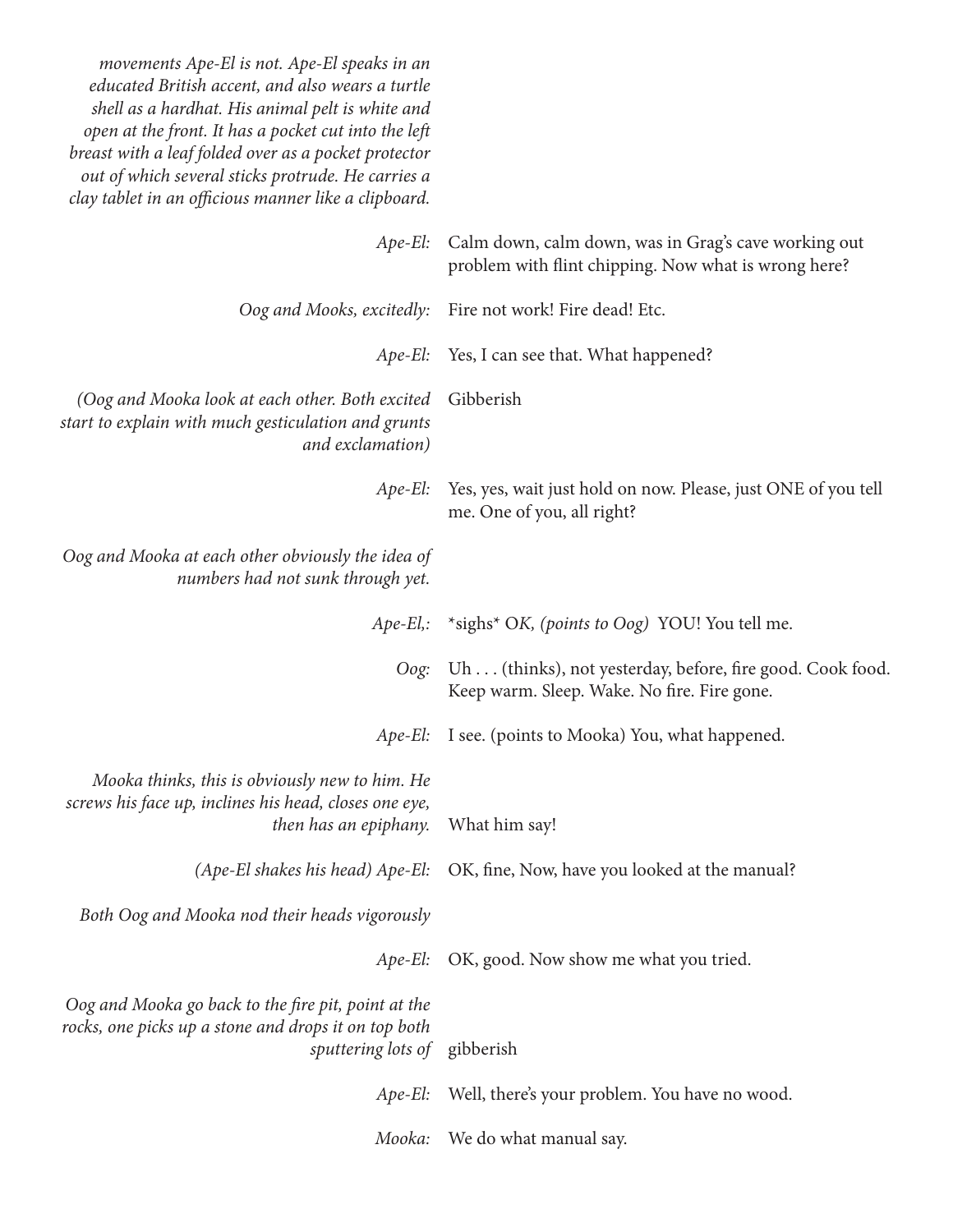| Scene changes to cave wall painting. Oog points to<br>start where several rough circles are drawn, Mooka<br>breaks in, they both continue gibberish and panto-<br>mime culminating in Oog demonstrating how he<br>bopped Mooka on the head with his club and<br>Mooka reacts indicating pain. |                                                                                                                                                            |
|-----------------------------------------------------------------------------------------------------------------------------------------------------------------------------------------------------------------------------------------------------------------------------------------------|------------------------------------------------------------------------------------------------------------------------------------------------------------|
| (pointing to start) Ape-El:                                                                                                                                                                                                                                                                   | Right, so, you started here                                                                                                                                |
| Mooka:                                                                                                                                                                                                                                                                                        | ( <i>nodding</i> ) Oog say that                                                                                                                            |
| (points to next part of painting) Ape-El:                                                                                                                                                                                                                                                     | But I'm afraid you completely skipped step two.                                                                                                            |
| Oog and Mooka look confusedly at each other                                                                                                                                                                                                                                                   | $\ldots$ two?                                                                                                                                              |
| $Ape$ -El:                                                                                                                                                                                                                                                                                    | Yes, two two TWO! Oh, forgot, sequential<br>numbering's not invented yet um, step, the next!                                                               |
| Oog and Mooka look at each other still completely<br>lost.                                                                                                                                                                                                                                    |                                                                                                                                                            |
| $Ape-El:$                                                                                                                                                                                                                                                                                     | Right, follow along with me now.                                                                                                                           |
| Ape-El points to the next part of the cave wall paint-<br>ing. Cross fade back to fire pit<br>Ape-El demonstrates piling wood and using two<br>stones to strike a spark. Cross fade to indicate time<br>passing to all 3 happily enjoying the warmth of a fire.                               |                                                                                                                                                            |
| Ape-El:                                                                                                                                                                                                                                                                                       | Right, so, you have it now, eh? The spark from the<br>stones ignites the wood. And if you have any other<br>problems you just refer to the manual, got it? |
| Oog and Mooka happily nodding.                                                                                                                                                                                                                                                                | Ape-El good. Ape-El smart.                                                                                                                                 |
| $Ape-El:$                                                                                                                                                                                                                                                                                     | Well, I'm off, got to get to Mama trig's place, she's                                                                                                      |
| (Ape-El stands and exits)                                                                                                                                                                                                                                                                     | having difficulty boiling water again. So, cheeri-bye.                                                                                                     |
| Oog and Mooka wave good bye:                                                                                                                                                                                                                                                                  | 'Bye. Gu'bye $\dots$ .                                                                                                                                     |
| (They watch Ape-El depart for a pause $\dots$ then) Oog:                                                                                                                                                                                                                                      | Bloody twit!                                                                                                                                               |
| Mooka:                                                                                                                                                                                                                                                                                        | Thinks he's so clever.                                                                                                                                     |
| Fade to black                                                                                                                                                                                                                                                                                 |                                                                                                                                                            |